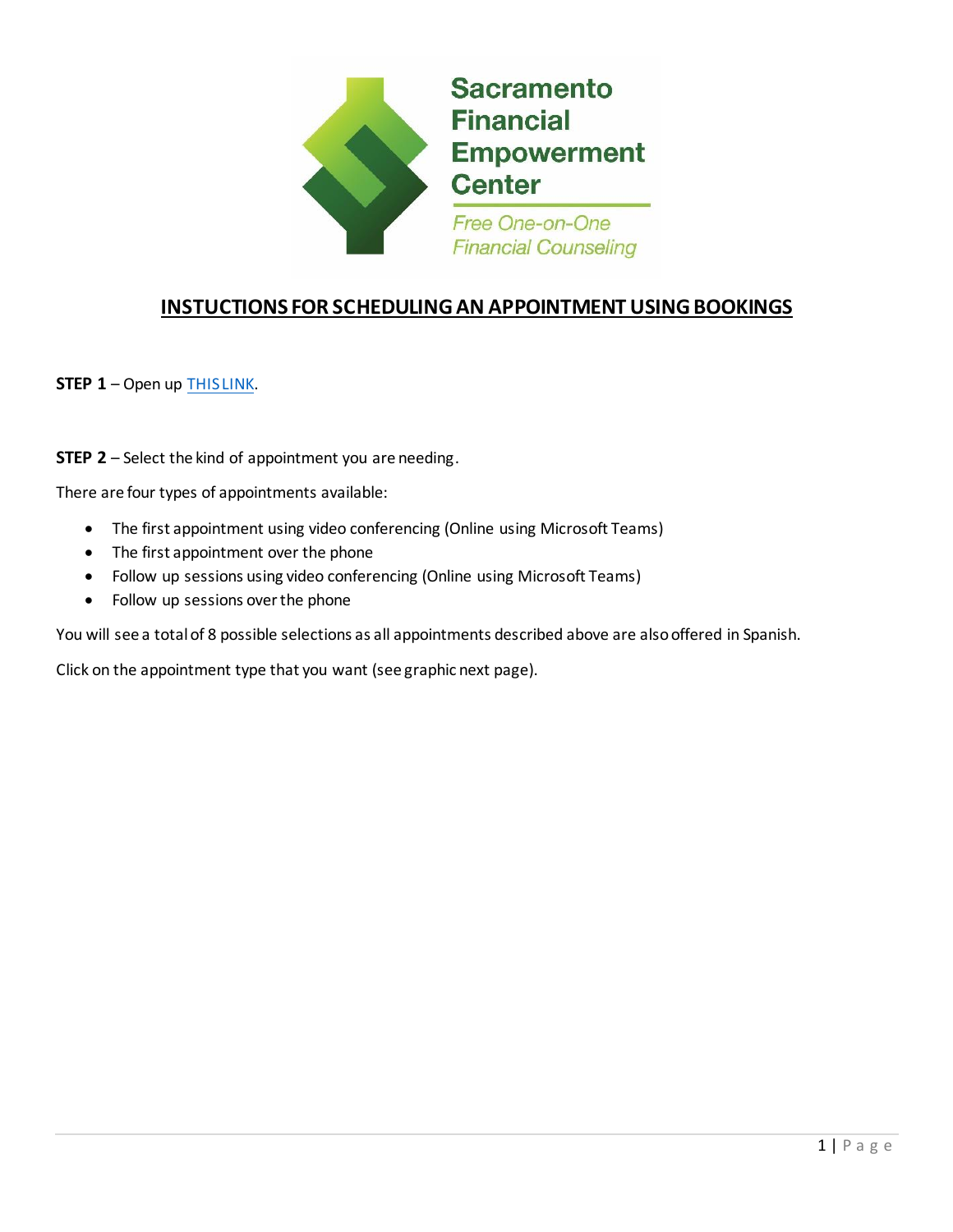

## Sacramento Financial Empowerment Center (ONLY available to Sacramento residents 18yo+)

| Select service                                                                  |                                                      |                 |
|---------------------------------------------------------------------------------|------------------------------------------------------|-----------------|
| First Appointment (Online using Micro $\bigoplus$ $\bigoplus$<br>1 hour<br>Free | First Appointment (Phone Call)<br>1 hour<br>Free     |                 |
| Follow Up Session (Online using Micro C.<br>30 minutes<br>Free                  | Follow Up Session (Phone Call)<br>30 minutes<br>Free | $\bigoplus$ (i) |
| Primera Cita (En línea usando Microso $\bigoplus$ 0<br>1 hour<br>Free           | Primera Cita (Teléfono)<br>1 hour<br>Free            |                 |
| Proxima Cita (En linea usando Microso $\bigoplus$<br>30 minutes<br>Free         | Proxima Cita (Teléfono)<br>30 minutes<br>Free        |                 |

**PLEASE NOTE:** We especially encourage first time appointments to select the 'Online using Microsoft Teams' option (as in the example above). But if you do not feel comfortable with being on screen or do not have a smart phone with a strong signal or a PC with camera and good wi-fi, a phone call is perfectly acceptable.

**(Continued on next page)**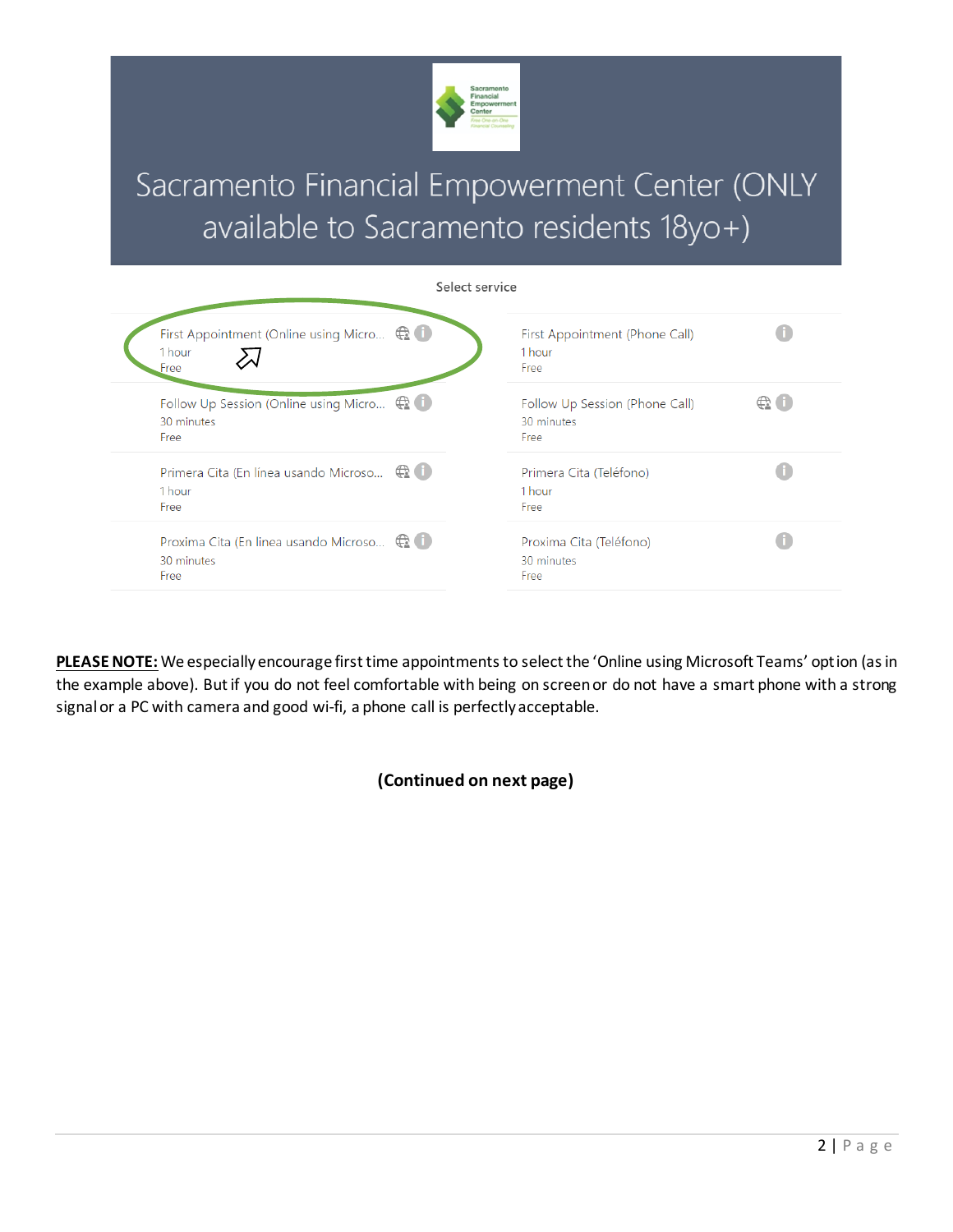**\*\*\*\*\*For those selecting a first-time appointment** *(forfollow up sessions, please skip to "For those selecting a followup appointment…" after this section*).



|                    |                |                |    |         |      |          | February 10, 10:00 am                                       |
|--------------------|----------------|----------------|----|---------|------|----------|-------------------------------------------------------------|
| $\rightarrow$<br>← |                | February 2022  |    |         |      |          |                                                             |
| Su                 | Mo             | Tu             | We | Th      | Fr   | Sa       | 10:00 am<br>9:00 am<br>11:00 am                             |
|                    |                | $\overline{1}$ |    | $2 \t3$ | $-4$ | $\sim$ 5 | 12:00 pm<br>1:00 pm                                         |
| 6                  | $\overline{x}$ | 8              | 9  | 10      | 11   | 12       |                                                             |
| 13                 | 14             | 15             | 16 | 17      | 18   | 19       |                                                             |
| 20                 | 21             | 22             | 23 | 24      | 25   | 26       |                                                             |
| 27                 | 28             |                |    |         |      |          |                                                             |
|                    |                |                |    |         |      |          | ⊙ All times are in (UTC-08:00) Pacific Time (US & Canada) > |

**STEP 4** – Enter in your **full name**, **email address, address** and **phone number**. Please double check these for accuracy. You may also enter notes on the financial challenges and goals you would like to address.

| Please let us know if you have any special requests. |
|------------------------------------------------------|
| Thank you.                                           |
| Notes (optional)                                     |
|                                                      |
|                                                      |
|                                                      |

**(Continued on next page)**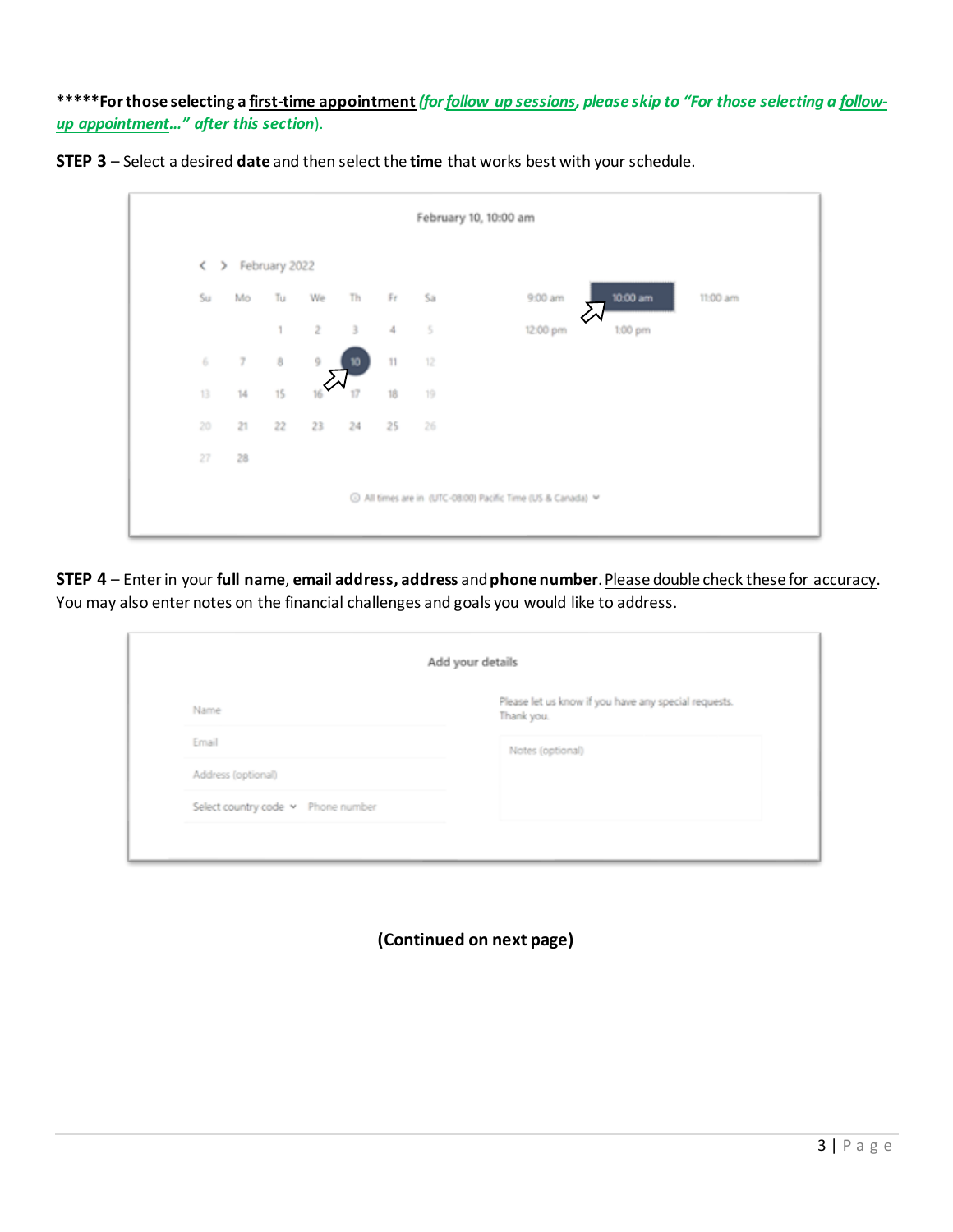**STEP 5** – Select the agency that referred you from the available drop-down list. If the agency that referred you is not visible in the list, select "other" OR if you are booking a session on your own, select "No referring agency-I am signing up on my own" (as in the example below).

|                                                                                                                                                                                                                                                                                                                    | Provide additional information |  |
|--------------------------------------------------------------------------------------------------------------------------------------------------------------------------------------------------------------------------------------------------------------------------------------------------------------------|--------------------------------|--|
| What agency referred you?                                                                                                                                                                                                                                                                                          |                                |  |
| --select an option--                                                                                                                                                                                                                                                                                               | $\sim$                         |  |
| --select an option--<br>Alchemist CDC<br><b>Building Skills Partnership</b><br>Hacker Lab<br>La Familia Counseling Center<br>Mutual Assistance Network<br>Next Move<br>SEIU 1000<br>United Way CA Capital Region<br>Wind Youth Services<br>Juma Ventures<br>Other<br>No Referring Agency-I'm signing up on my own. |                                |  |

**STEP 6** – Then click on "Book" to complete scheduling your session.

|                                                                                  | Provide additional information |        |
|----------------------------------------------------------------------------------|--------------------------------|--------|
| What agency referred you?                                                        |                                |        |
| No Referring Agency-I'm signing up on my own.<br>------------------------------- |                                | $\sim$ |
|                                                                                  |                                |        |
|                                                                                  |                                |        |

**(Continued on next page)**